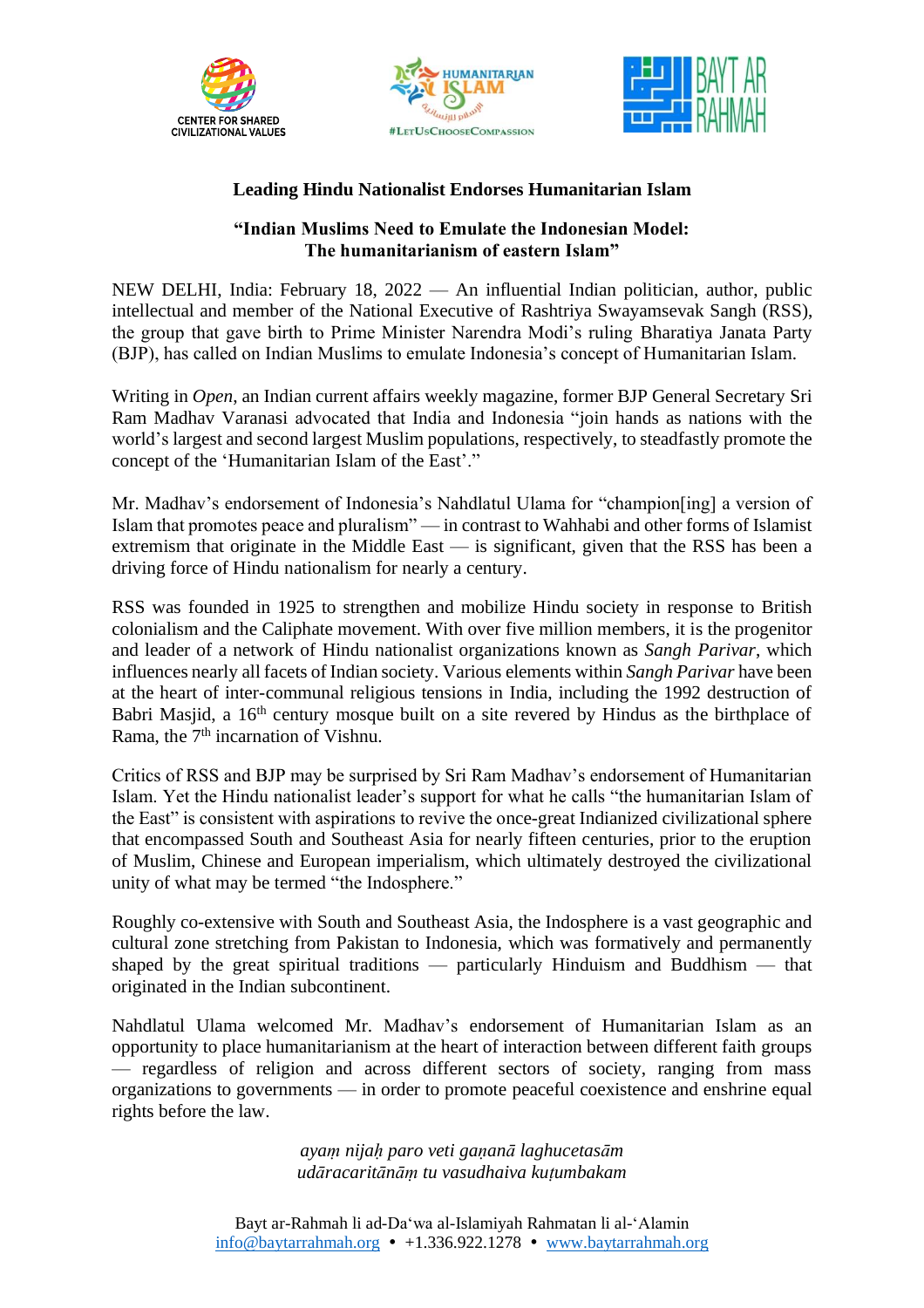Only the small-minded ask whether a person is "one of us" or foreign. For people of good will, the whole world is one family.

~ *Maha Upanishad* 6. 71-73

The complete text of Sri Ram Madhav's cover story appears below.



## **COVER STORY | OPEN ESSAY Indian Muslims Need to Emulate the Indonesian Model**

*The humanitarianism of eastern Islam*

**Ram Madhav, 18 February 2022**

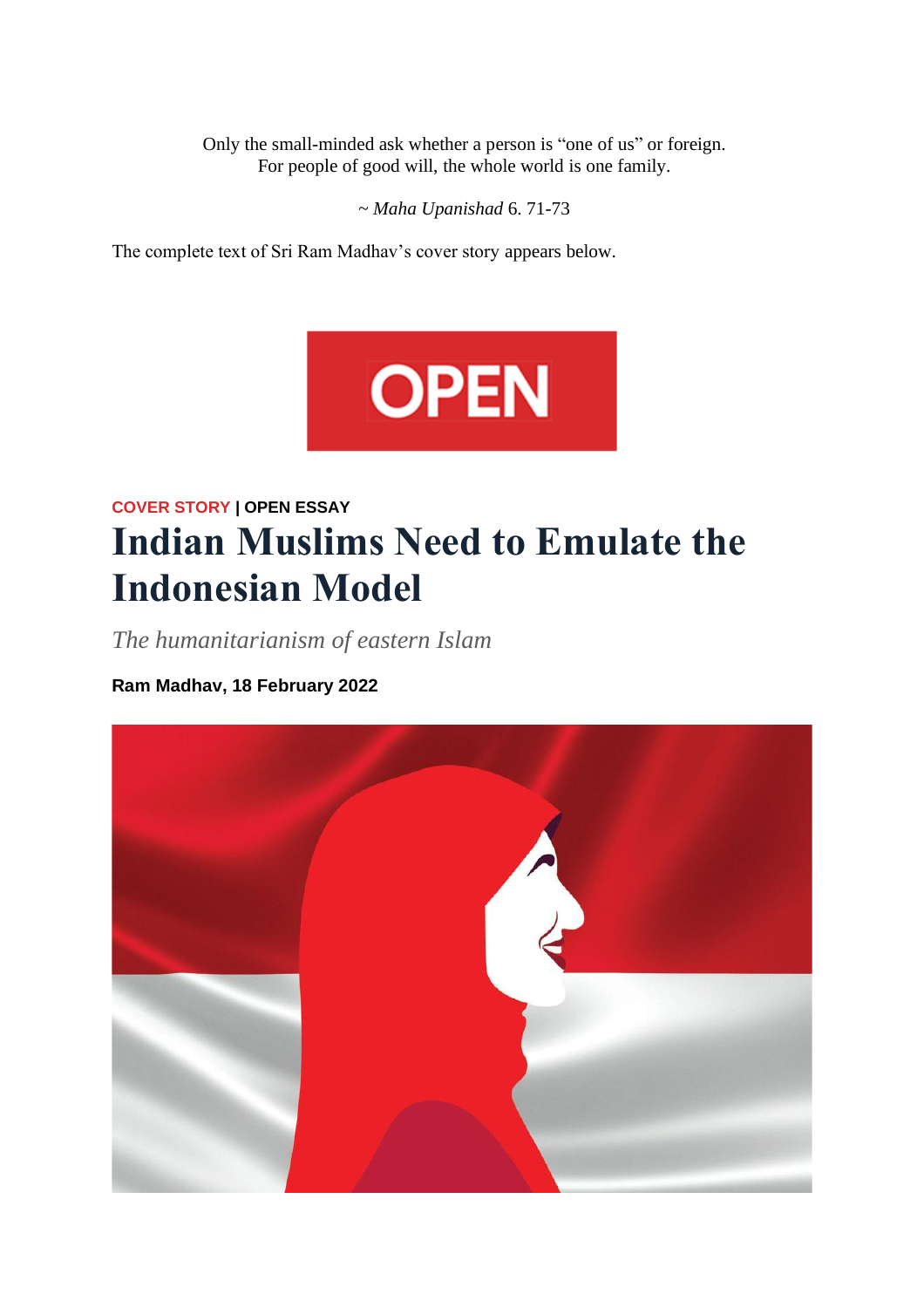WOKES ARE THE greatest enemy of classical liberalism. Their championing of the *hijab* cause is a great disservice to women of Islam who fought countless battles for centuries to unshackle themselves from the harsh Islamic patriarchal yoke. By deploying deceptive vocabulary like choice and freedom, and demonstrating false camaraderie with a few misled Muslim girls, wokes are actually pushing women back into the same orthodoxy that has been the bane of their lives.

But the opponents, who are taking to the streets against the *hijab*, are also not doing any great service. They are harming the larger cause by converting this essentially intra-religion battle into an unnecessary inter-religious war. Instead of leaving the discipline question to government authorities and encouraging voices from within the gender and community, they chose to pit saffron scarves against *hijabs*, not realising that such you-me dichotomy will only weaken the reformist endeavour within society in general, and Islam in particular.

After all, women of different civilisations and religions had to battle it out for dignity and equality in different periods in history. In Hinduism, continuous reform, aided by government and public leadership, has resulted in a marked improvement in the condition of women.

In Islam, too, such a battle against medieval orthodoxy is ongoing in different countries. A number of Islamic countries, with an exception to the ones like Iran and Afghanistan, have disallowed mandatory imposition of the *hijab*. Some Islamic liberals point out that the *hijab* in Islam was not about covering the head and body but about modesty in dress. But woke liberals insist that bikini and burqa are representative of a woman's choice.

Islamist orthodoxy, that makes the lives of women, minorities and non-believers miserable, is essentially a product of the Middle Eastern Wahhabi tradition. It is this regressive, puritanical and often violent version of Islam that has spread to India and other parts of South Asia, besides taking hold in several Arab and North African countries. It imposed medieval customs and spawned terrorism and violence in countries wherever it went.

In India, the Deobandi school largely favoured Wahhabism. Of late, the south Indian state of Kerala has emerged as the hotbed of radical Islam. Wahhabism came to Kerala along with the money that the immigrants brought, resulting in more and more madrassas and mosques preaching the fundamentalist version of Islam. Political movements like the Popular Front of India (PFI) and its affiliates like the SDPI are actively promoting this radical and patriarchal Islam. Medieval practices like chopping off the hands of people accused of imagined blasphemy, imposing head-to-toe burqa on Muslim girls and women, and promoting illdevised activities like love jihad are all the result of this malice spreading fast in the state and the neighbourhood. These very forces were behind the recent *hijab* controversy in coastal Karnataka too.

Countering this medieval Wahhabi Islam should be an important obligation for the Muslim leadership in India. A new 'Look East' policy in religion may help in this endeavour.

While Middle Eastern Islam is struggling to get out of the stranglehold of the Wahhabi interpretation, a new movement for Eastern and humanitarian Islam is taking root in our eastern neighbourhood in Indonesia. That movement, led by the country's largest Muslim religious organisation known as Nahdlatul Ulama (NU), is worth noting and emulating for Indian Muslims.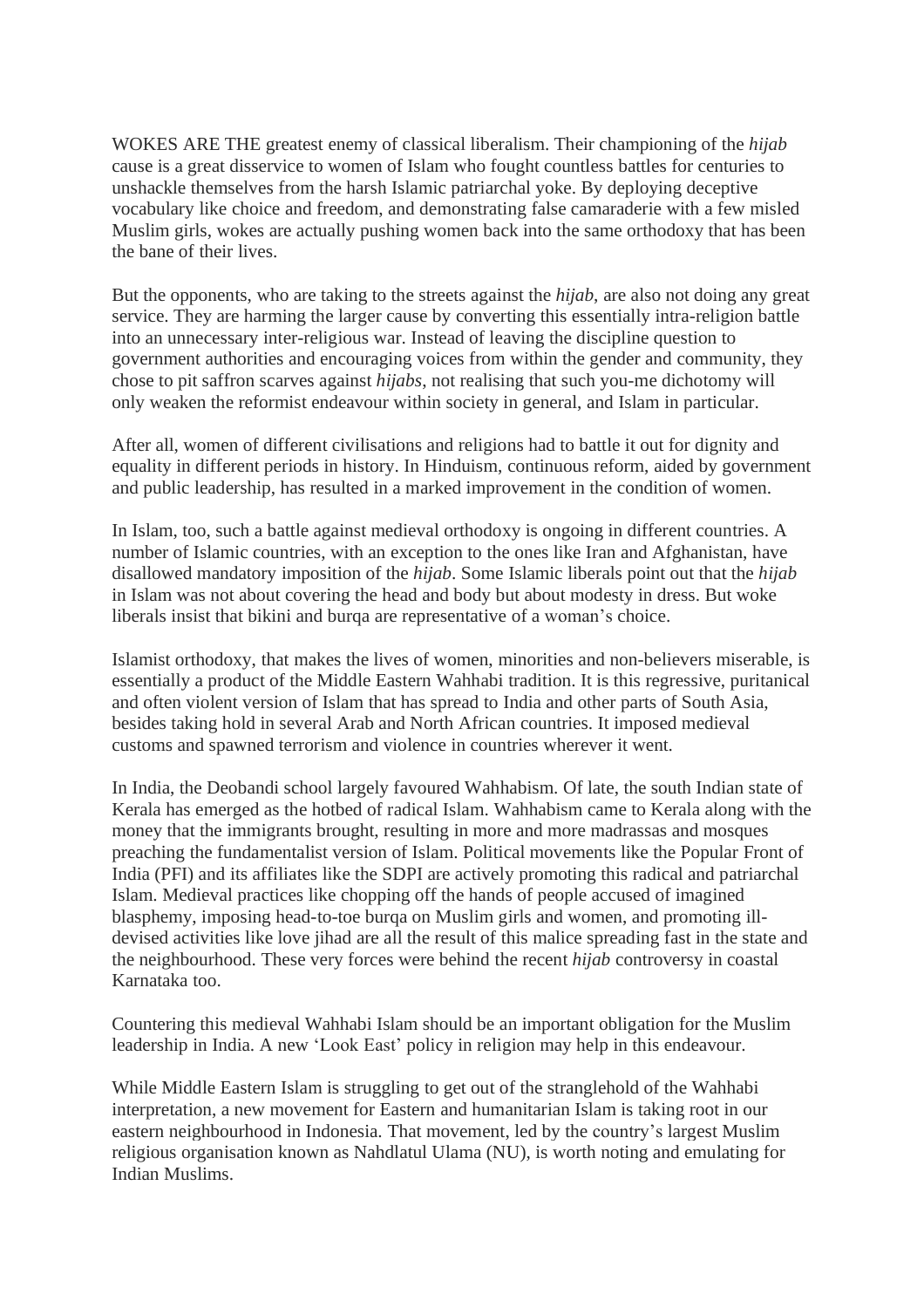Indonesia's Islam, with minor aberrations, remains essentially Javanese and syncretic. The political and Islamic leadership has made scrupulous efforts to keep Wahhabism at arm's length and nurtured the Sufi version of Islam which is tolerant, pluralist and liberal

With a population of 240 million, Indonesia is the world's largest Islamic country. Its Islam, with minor aberrations like the Aceh province, remained essentially Javanese and syncretic. Both the political and Islamic leadership in Indonesia has made scrupulous efforts to keep Wahhabism at arm's length and nurtured the Sufi version of Islam which is tolerant, pluralist and liberal. When the country declared independence in 1945, the constitution had called it a multi-religious and pluralistic nation with the motto: *Bhinneka Tunggal Ika* (oneness amid diversity). Since then, NU has ensured that the shadow of medieval Islam did not come to influence Muslim behaviour in the country.

I HAD THE OPPORTUNITY TO meet with the NU leadership in [2020] when I was invited to speak at a [conference](https://baytarrahmah.org/2020_01_24_western-humanism-christian-democracy-and-humanitarian-islam/) hosted by them in Yogyakarta. I also had the opportunity to meet with Yahya Cholil [Staquf,](https://baytarrahmah.org/yahya-cholil-staquf-biography/) popularly known as Pak Yahya, the influential general secretary of NU. NU is a body with a membership of over 90 million Indonesian Muslims—that makes it the world's largest Muslim body. In my hour-long interaction, I was impressed with Pak Yahya's open-mindedness and reformist zeal.

Later that year, I was forwarded an [article](https://www.baytarrahmah.org/media/2019/telegraph_prevent-another-christchurch-islam-must-confront-attacks-name_03-25-19.pdf) written by Pak Yahya in *The Daily Telegraph*, with the title 'How can we prevent another atrocity like the one in Christchurch?' The "Christchurch atrocity" that Pak Yahya referred to was the shooting incident that had taken place in Christchurch in New Zealand in March 2019 in which a Christian zealot had entered a mosque on a Friday and massacred more than 50 innocent Muslim worshippers.

Usually in such articles, it was expected that the author would harangue readers about Islamophobia and victimisation of Muslims in the Western world. But Pak Yahya's article was refreshingly different. In an introspective tone, he demurs that there is an urgent need to address the "problematic elements of Islamic orthodoxy that underlie the Islamist worldview, fuelling violence on both sides. Jihadist doctrine, goals and strategy can be traced to specific tenets of orthodox, authoritative Islam and its historic practice… those portions of Shariah that promote Islamic supremacy, encourage enmity towards non-Muslims and require the establishment of a caliphate. It is these elements—still taught by most Sunni and Shia institutions—that constitute a summons to perpetual conflict," he concludes in the article.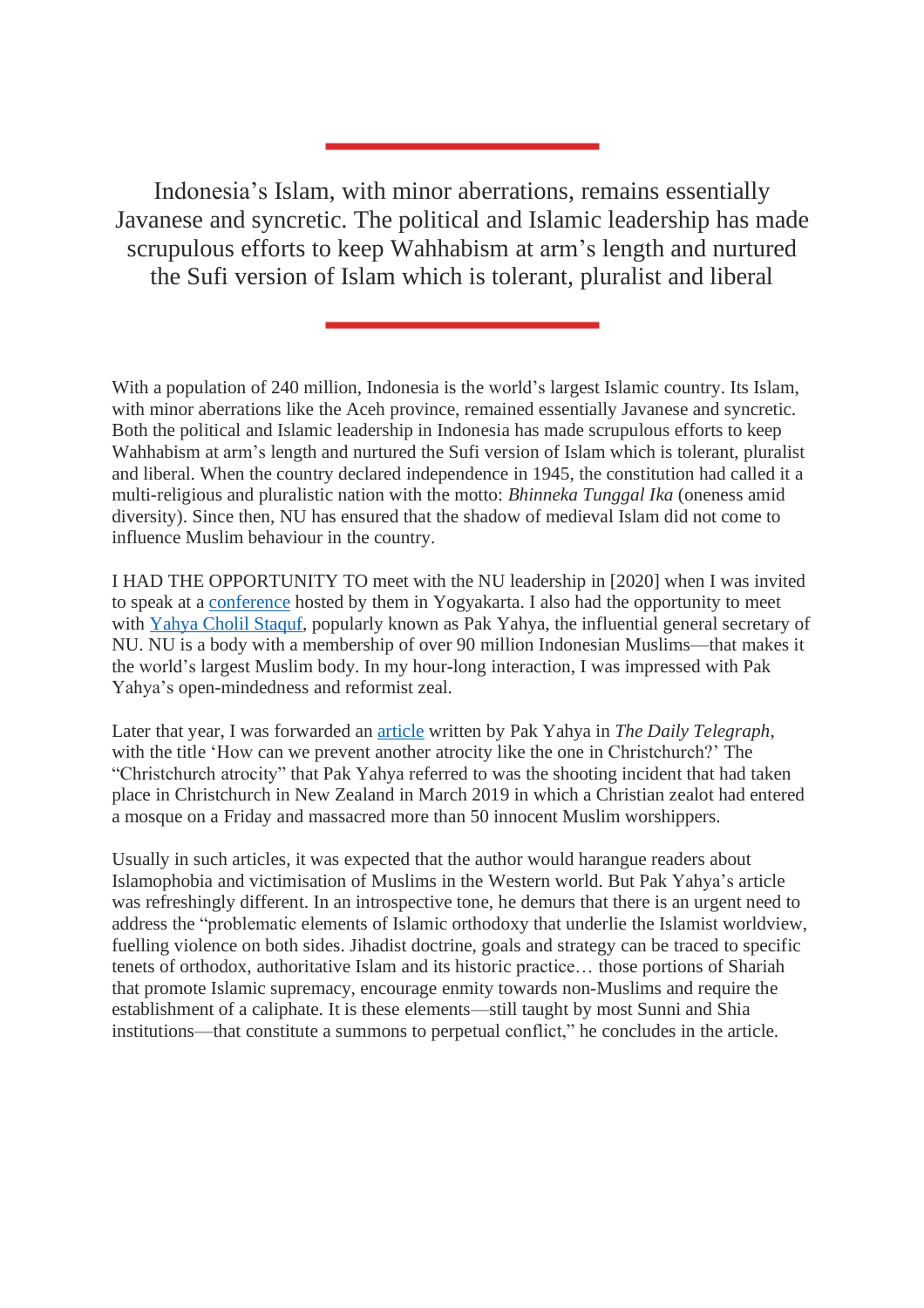

*Yahya Cholil Staquf (Pak Yahya)*

Putting forth a rather courageous argument, Pak Yahya even cautions against the "weaponising of the term Islamophobia", and insists that "in reality, it is the spread of Islamist extremism and terror that primarily contributes to the rise of Islamophobia throughout the non-Muslim world."

NU, under successive leaders in the last few years, has been spearheading campaigns to champion a version of Islam that promotes peace and pluralism. In 2016, it hosted the [International](https://baytarrahmah.org/2016_05_10_isomil-nahdlatul-ulama-declaration/) Summit of Moderate Islamic Leaders (ISOMIL). In 2017, it invited more than 300 international religious scholars to deliberate on the "obsolete tenets of classical Islamic law" which promote "perpetual conflict with those who do not embrace or submit to Islam."

[Following] the ISOMIL summit in 2016, NU had come out with a ['Declaration](https://www.baytarrahmah.org/media/2017/Gerakan-Pemuda-Ansor_Declaration-on-Humanitarian-Islam.pdf) on [Humanitarian](https://www.baytarrahmah.org/media/2017/Gerakan-Pemuda-Ansor_Declaration-on-Humanitarian-Islam.pdf) Islam'. "If Muslims do not address the key tenets of Islamic orthodoxy that authorize and explicitly enjoin… violence, anyone—at any time—may harness the orthodox teachings of Islam to defy what they claim to be the illegitimate laws and authority of an infidel state and butcher their fellow citizens, regardless of whether they live in the Islamic world or the West," it explicitly states.

What Islam needs today is *ijtihad*—a process of making legal decisions in Islamic law through independent reasoning. Wahhabi Islam is incapable of that as it is stuck in medieval interpretations of the religion. Its insistence on *Fiqh*—the medieval human understanding of the divine Islamic injunctions—results in situations that parts of India face today in the form of the *hijab* controversy. It is this archaic interpretation of the *Fiqh* that is responsible for the crisis in Muslim-non-Muslim relations, and the rise in orthodoxy and terrorism in the name of Islam. It is this understanding of Islam that promotes concepts like *al-ummat* and *al-khilafat*